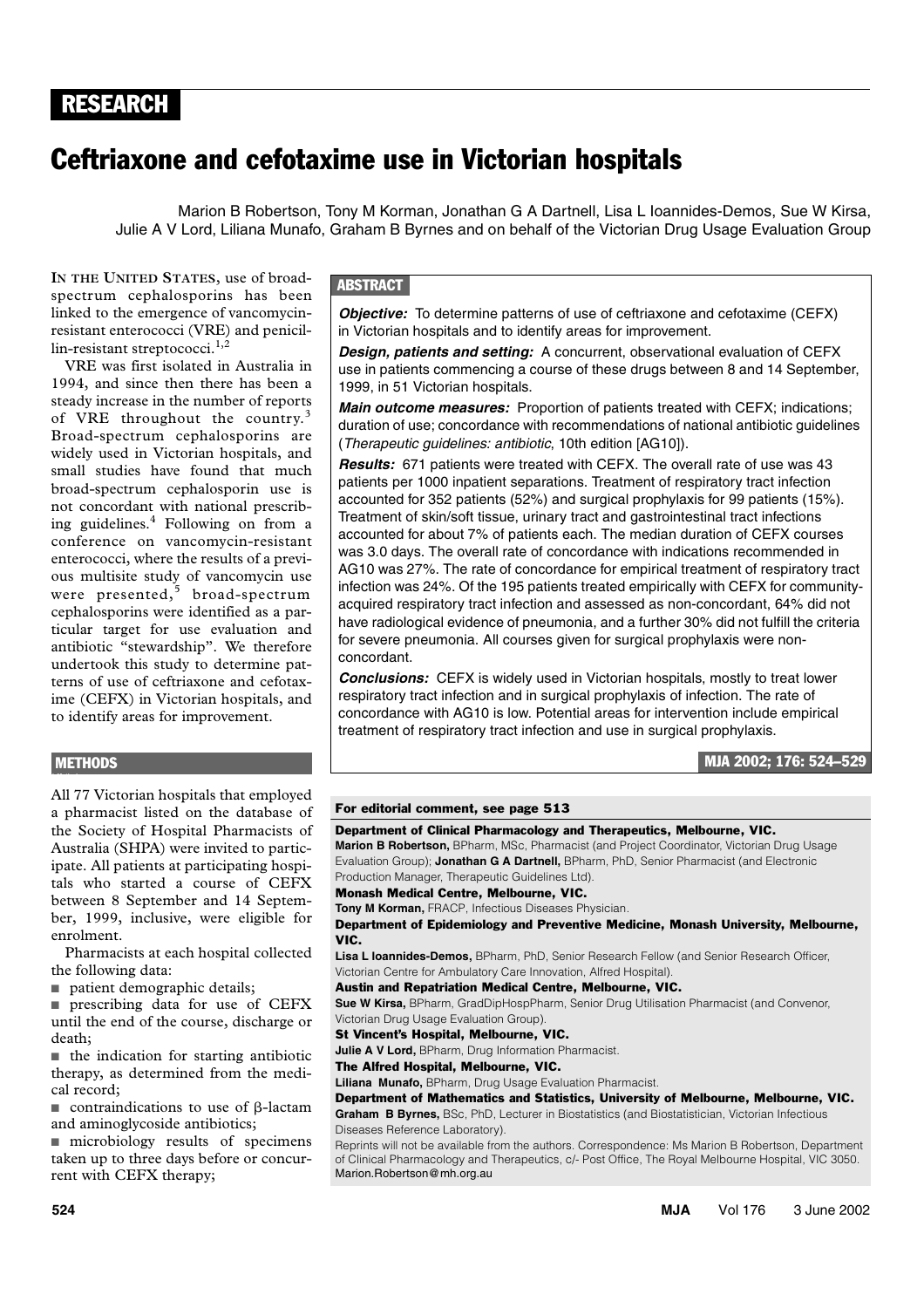■ administration of antibiotics in the week before, concurrent with and immediately after CEFX therapy; and ■ objective criteria, adapted from the *Therapeutic guidelines: antibiotic*, 10th edition  $(AG10)$ ,  $6$  for assessing severity of respiratory tract infection (RTI).

Each hospital provided details of the hospital's antibiotic policy and the number of inpatient separations between 8 and 14 September, 1999. Five major metropolitan teaching hospitals also provided information about the number of separations and occupied bed-days for medical and surgical inpatients.

We used algorithms specific for site of infection to assess all courses (except those for specific treatment) for concordance with AG10 recommendations. The final assessment represented the consensus of three assessors (two pharmacists and an infectious diseases physician) working together.

For the purposes of analysis we considered inpatient separations as the unit of interest. We report the proportion of inpatient separations where patients received at least one course of CEFX and the proportion where patients received at least one course concordant with AG10 recommendations. Definitions of terms are given in Box 1.

#### *Statistical analysis*

Analysis was by grouped logistic regression, using the "glm" command in STATA version  $7.0$ .<sup>7</sup> This allowed the assessment of model fit, as well as the significance of individual explanatory variables. Hypothesis testing used the likelihood ratio test ( $\chi^2$  value given), or Wald test (odds ratio [OR] and 95% confidence interval [CI] given), as appropriate.

### **RESULTS**

#### *Hospitals*

Fifty-one of 79 eligible hospitals (including two regional private hospitals receiving pharmacy services from public hospitals) participated. These included 42 of 62 public hospitals and nine of 17 private hospitals; 24 of 44 metropolitan hospitals and 27 of 35 regional hospitals. They accounted for an estimated

1: Definitions

**Empirical treatment:** Antibiotic administration commenced before or without identification of CEFX-sensitive bacterial pathogens.

Course: Administration of at least one dose of ceftriaxone or cefotaxime (CEFX). If the course was administered more than 24 hours after a previous dose (and the drug was re-prescribed),

Specific treatment: Antibiotic administration commenced after identification of CEFX-sensitive bacterial pathogens.

Surgical prophylaxis: Antibiotic administration commenced perioperatively to prevent postoperative infection*.*

Non-surgical prophylaxis: Antibiotic administration to prevent infection in high-risk medical patients or contacts.

**Concordant indication:** The indication for CEFX was concordant with recommendations in *Therapeutic guidelines: antibiotic*, 10th ed (AG10).

Concordant indication and overall regimen: The indication and dose of CEFX and concurrent antibiotics used were concordant with recommendations in AG10.

Durations of courses: These were calculated by dividing the number of doses administered by the frequency of administration. Single doses of ceftriaxone were given a duration of one day; single doses of cefotaxime were given a duration of 0.3 days.

#### 2: Concordance of empirical treatment with Therapeutic guidelines: antibiotic, 10th edition (AG10), by site of infection

| Site of infection         | Number of<br>patients | Concordant<br>indication | <b>Concordant indication</b><br>and regimen |
|---------------------------|-----------------------|--------------------------|---------------------------------------------|
| Respiratory tract         | 352                   | 86 (24%)                 | 17 (5%)                                     |
| Urinary tract             | 45                    | 27 (60%)                 | 21 (47%)                                    |
| Skin/soft tissue          | 43                    | 3(7%)                    | 1(2%)                                       |
| Gastrointestinal tract    | 40                    | 35 (88%)                 | 9(23%)                                      |
| Unknown (eg, septicaemia) | 32                    | 1(3%)                    |                                             |
| Biliary tract             | 17                    | 8(47%)                   | 1(6%)                                       |
| Central nervous system    | 9                     | $9(100\%)$               | 2(22%)                                      |
| Other                     | 6                     | 2(33%)                   |                                             |
| Bone/joint                | 3                     | 1(33%)                   | 1(33%)                                      |
| Heart                     | 3                     | 0                        |                                             |
| Genital tract             | 1                     | $1(100\%)$               |                                             |
| Total                     | 551                   | 173 (31%)                | 52 (9%)                                     |

74% of all public hospital and 24% of all private hospital separations in Victoria, including from hospitals not listed on the SHPA database. Testing for the effect of two variables on participation ("public v private" and "metropolitan v regional") found that metropolitan hospitals were significantly less likely to have participated than regional hospitals (OR, 0.36; 95% CI, 0.13–0.95;  $P = 0.04$ .

#### *Patients and courses*

Six hundred and seventy-one patients (median age, 69 years; range, newborn to 99 years; 340 female) received 674 courses of CEFX (ceftriaxone, 510; cefotaxime, 164); three patients received two courses, and all others received one course. The number of courses prescribed in each hospital ranged from zero to 79, with 10 hospitals (nine public and one private) contributing 420 (62%) courses. The overall use of CEFX was 43 treated patients per 1000 inpatient separations. CEFX use was significantly different between hospitals overall  $(\chi^2 = 219)$ ;  $df = 50$ ;  $P < 0.0001$ ). Neither of the variables "private v public" nor "regional v metropolitan" was significantly associated with CEFX use. CEFX therapy was initiated in 317 patients (47%) when they were in hospital wards; in 211 (31%) therapy was started in emer-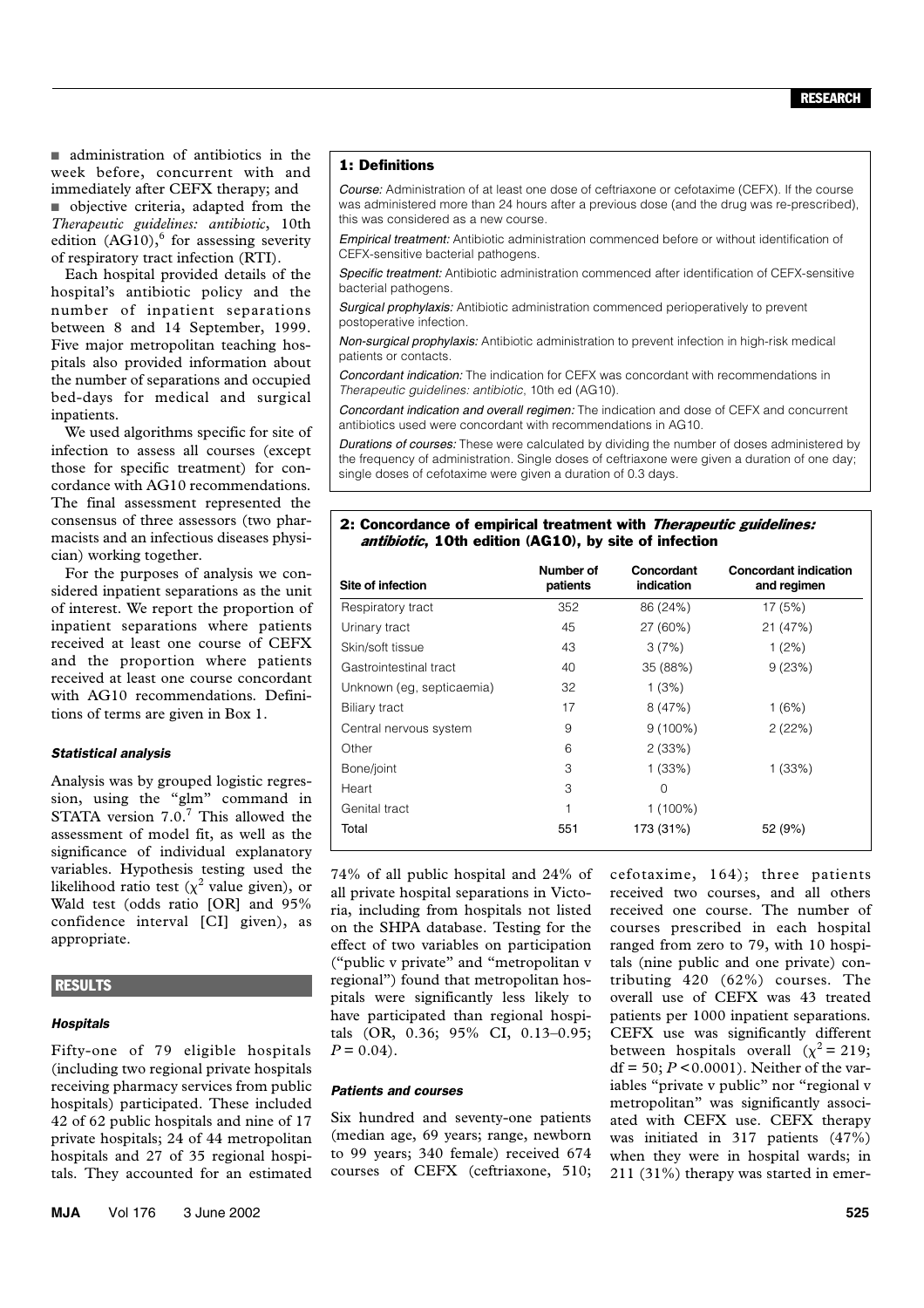gency departments; in 84 (13%) it was started in operating theatres; and in the remaining 59 it was started in intensive care units, hospital-in-the-home programs and day-procedure units. The median duration of courses was 3.0 days (25th to 75th percentile, 1.0–5.0 days).

#### *Indications for use*

Most patients (551 [82%]) were given CEFX for empirical treatment of infection; 99 (15%) were given CEFX for surgical prophylaxis of infection; 18 (3%) for specific treatment; and three for non-surgical prophylaxis. Empirical treatment of RTI accounted for 352 courses (52%). CEFX was used for surgical prophylaxis for abdominal (38 courses), cardiac (18), head, neck and thoracic (13), obstetric and gynaecological (11), urological (7) and other (12) procedures.

#### *Adherence to hospital antibiotic policy*

Thirteen hospitals had antibiotic policies that restricted the prescribing of  $C$ FFX to:

■ infectious diseases approval (eg, approval number for each course or approval for courses outside a specified list) (7 hospitals);

■ specific units (eg, intensive care unit, oncology unit) (2 hospitals);

■ specific prescribers (eg, visiting medical officers) (3 hospitals);

■ specific indications (eg, severe community-acquired pneumonia) (4 hospitals); or

■ specific circumstances (eg, course of up to 24 hours) (4 hospitals).

In the 13 hospitals that restricted CEFX prescribing, the overall proportion of courses that met the criteria for hospital approval was 68% (range, 0– 100%).

#### *Concordance with AG10*

The indication for use of CEFX was concordant with AG10 for 174 (27%) of 653 patients, including 53 (8%) patients who received courses that were concordant for both the indication and overall regimen. Four patients were prescribed CEFX for indications not covered in AG10.

#### 3: Summary of Therapeutic guidelines: antibiotic, 10th edition,<sup>6</sup> recommendations for the treatment of respiratory tract infection

CEFX is recommended for the empirical treatment of:

- acute epiglottitis:
- severe community-acquired pneumonia;
- mild to moderate hospital-acquired pneumonia in patients hypersensitive to penicillin or with significant renal failure; and
- severe early-onset hospital-acquired pneumonia

*Severe pneumonia:* In adults, is defined by the presence of one or more of the following, not attributable to another cause: respiratory rate, >30/min; diastolic blood pressure, <60 mmHg; systolic blood pressure, <90 mmHg; evidence on chest x-ray of bilateral involvement or involvement of multiple lobes; increase in the size of chest x-ray opacity by 50% or more within 48 hours of admission; white blood cell count <4  $\times$  10<sup>9</sup>/L or >30 x 10<sup>9</sup>/L; Po<sub>2</sub> <60 mmHg or oxygen saturation <90% in room air, requirement for mechanical ventilation or FIO<sub>2</sub> > 35% to maintain oxygen saturation > 90%; PCO<sub>2</sub> > 50 mmHg in room air; confusion; shock; recent deterioration in renal function.

#### 4: Concordance of treatment with Therapeutic guidelines: antibiotic, 10th edition (AG10), for the 352 patients with respiratory tract infections

| <b>Details of concordance</b>                                                       | Number of patients      |
|-------------------------------------------------------------------------------------|-------------------------|
| Community-acquired infections                                                       | 273 (78%)               |
| Concordant indication                                                               | 78 (29%)                |
| Concordant indication and overall regimen                                           | 13(5%)                  |
| Non-concordant                                                                      | 195 (71%)               |
| No chest x-ray evidence of pneumonia                                                | 124 (64% of 195)        |
| Not severe pneumonia                                                                | 59 (30% of 195)         |
| Aspiration pneumonia                                                                | 7 (4% of 195)           |
| Other                                                                               | 5 (3% of 195)           |
| Hospital-acquired infections                                                        | 79 (22%)                |
| Concordant indication                                                               | $8(10\%)$               |
| Concordant indication and overall regimen                                           | 4(5%)                   |
| Non-concordant                                                                      | 71 (90%)                |
| No pneumonia on chest x-ray                                                         | 26 (37% of 71)          |
| Severe late-onset hospital-acquired pneumonia<br>(including 3 aspiration pneumonia) | 24 (34% of 71)          |
| No contraindication to penicillins or gentamicin                                    | 18 (25% of 71)          |
| Other                                                                               | $3(4\% \text{ of } 71)$ |

There was large variation in the proportion of patients receiving concordant treatment for the different indications (Box 2). The indication was non-concordant for all 99 patients given CEFX for surgical prophylaxis.

#### *Concordance for patients treated for respiratory tract infection*

Box 3 summarises the AG10 recommendations for use of CEFX in RTI, and our findings in relation to these recommendations are shown in Box 4. The indication was concordant for 78 (29%) of 273 patients treated for community-acquired RTI and 8 (10%) of 79 patients treated for hospital-acquired RTI. Most were assessed as non-concordant because there was no chest xray evidence of pneumonia (45% of patients treated for communityacquired infections and 33% of patients treated for hospital-acquired infections). A further 22% of patients treated for community-acquired RTI had nonconcordant indications because none of the indicators for severe pneumonia were present.

Of the 74 patients treated for severe community-acquired pneumonia, the indication and overall regimen were concordant for 12 (16%). The main reason for non-concordance was the omission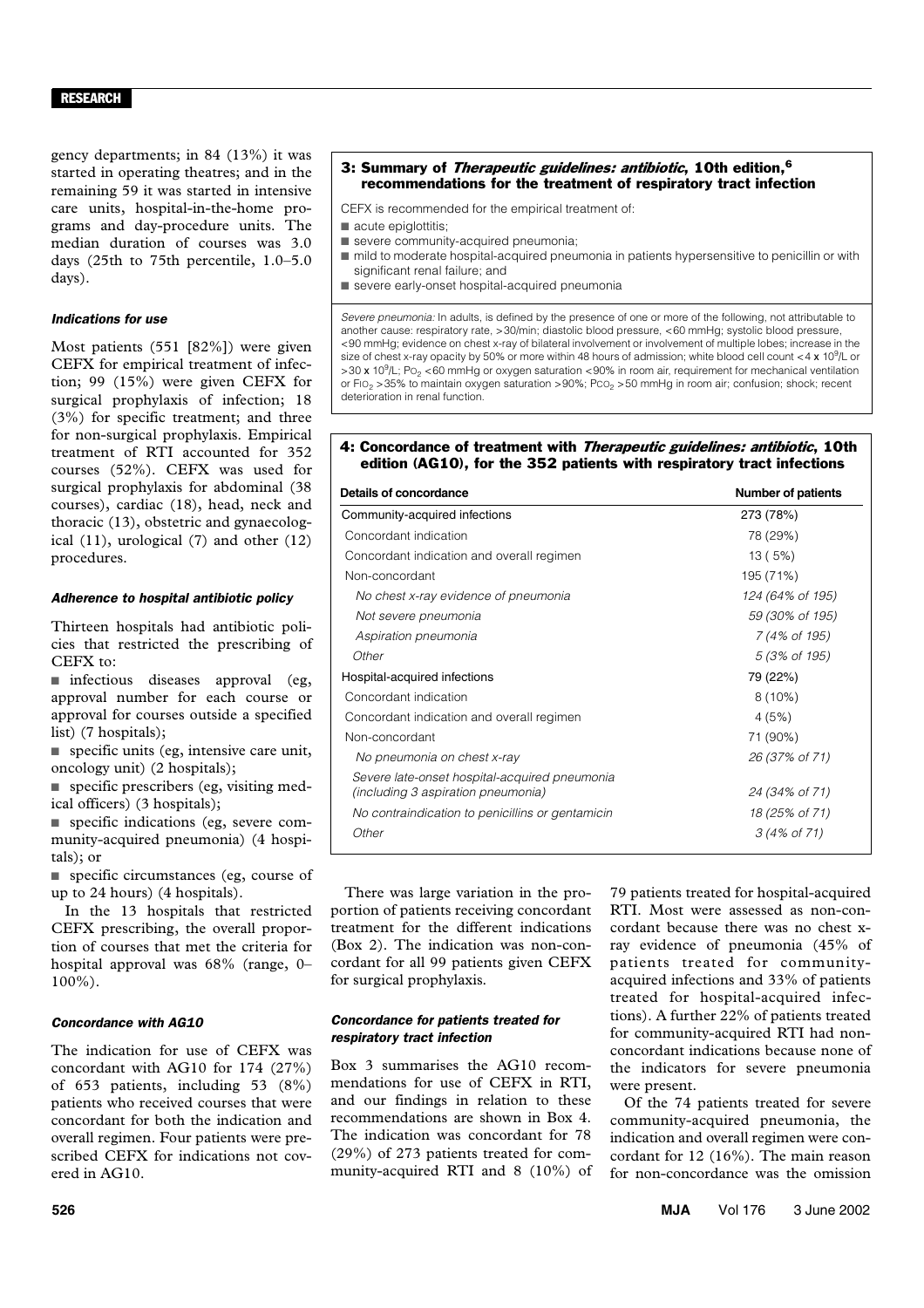#### 5: Comparison of the major metropolitan teaching hospitals

|                                                                                          | Hospital          |                   |                               |                  |                   |  |
|------------------------------------------------------------------------------------------|-------------------|-------------------|-------------------------------|------------------|-------------------|--|
|                                                                                          | 1                 | $\mathbf{2}$      | 3                             | 4                | 5                 |  |
| Number of patients                                                                       | 77                | 45                | 39                            | 39               | 22                |  |
| Number of courses                                                                        | 79                | 45                | 39                            | 39               | 22                |  |
| Number of separations                                                                    | 1212              | 927               | 1289                          | 820              | 1006              |  |
| Patients per 1000 separations                                                            | 64                | 49                | 30                            | 48               | 22                |  |
| Median length of hospital stay (days)                                                    | 7.0               | 7.0               | 9.0                           | 12.0             | 6.0               |  |
| Patients according to where CEFX therapy was initiated                                   |                   |                   |                               |                  |                   |  |
| Emergency department                                                                     | 29 (38%)          | 12 (27%)          | 9(23%)                        | 13 (33%)         | 12 (55%)          |  |
| Ward                                                                                     | 26 (34%)          | 10 (22%)          | 26 (67%)                      | 25 (64%)         | 8 (36%)           |  |
| Operating theatre                                                                        | 17 (22%)          | 16 (36%)          | $\mathbf 0$                   | $\mathbf 0$      | 0                 |  |
| Other                                                                                    | 5(6%)             | 7(16%)            | $4(10\%)$                     | 1(3%)            | 2(9%)             |  |
| Median duration of courses (days)                                                        | 3.0               | 3.0               | 3.0                           | 4.0              | 1.5               |  |
| Number of bed-days                                                                       | 4182              | 3599              | 6224                          | 2572             | 3871              |  |
| Defined daily doses per 1000 bed-days                                                    | 35                | 26                | 22                            | 39               | 12                |  |
| Number of patients according to indications for use                                      |                   |                   |                               |                  |                   |  |
| Treatment                                                                                | 59 (77%)          | 32 (71%)          | 39 (100%)                     | 35 (90%)         | 22 (100%)         |  |
| Prophylaxis                                                                              | 18 (23%)          | 13 (29%)          | $\mathbf 0$                   | $4(10\%)$        | $\Omega$          |  |
| Prescribing restrictions                                                                 | <b>No</b>         | Yes*              | Yes*                          | Yes*             | Yes <sup>†</sup>  |  |
| Courses given hospital approval                                                          | n/a               | 44 (98%)          | 30 (77%)                      | 24 (62%)         | 18 (82%)          |  |
| Patients receiving courses concordant with AG10 <sup>‡</sup> for indication              | 20 (26%)          | 15 (33%)          | 11 (28%)                      | 7(18%)           | 10 (45%)          |  |
| Patients receiving empirical courses concordant with AG10 <sup>‡</sup> for<br>indication | 20<br>(38% of 56) | 15<br>(47% of 32) | 11<br>$(30\% \text{ of } 37)$ | 7<br>(22% of 32) | 10<br>(48% of 21) |  |
|                                                                                          |                   |                   |                               |                  |                   |  |

\*Specified units or indications, or infectious diseases approval required. †Infectious diseases approval and number required. ‡ *Therapeutic guidelines: antibiotic,* 10th edition.

of intravenous (IV) erythromycin from the regimen (60 patients, including 24 who were treated with oral roxithromycin instead of IV erythromycin).

For 37 (11%) of the 352 patients with RTI, there was no documentation as to whether a chest x-ray had been done, or the results of the x-ray or indicators of the severity of pneumonia were not recorded. If these cases are counted as appropriate indications for CEFX, concordance increases from 29% to 37% for community-acquired infections and remains the same for hospital-acquired infection.

#### *Specific therapy*

Eighteen patients were given CEFX for specific therapy. In five (28%), this therapy was for treatment of infections with organisms resistant to penicillin or ampicillin and was assessed as appropriate.

#### *Hospital-in-the-home*

Twenty-six patients were treated with ceftriaxone (24) or cefotaxime (2) as part of treatment in a "hospital in the home" program. The main indications for use were skin and soft tissue infection (11 patients [42%]), with a mean treatment duration of 6.4 days, and RTI (eight patients [31%]), with a mean treatment duration of 7.0 days. Use of CEFX was appropriate for seven patients (3/3 for specific and 4/23 for empirical treatment). Three patients returned to the main hospital campus, where antibiotic treatment was changed.

#### *Comparison of all hospitals*

*CEFX use:* This varied significantly between Victorian hospitals overall  $(\chi^2 = 219; df = 50; P < 0.0001)$ . The 13 hospitals with restrictive policies did not have significantly lower proportions of CEFX use than those without (OR, 0.90; 95% CI, 0.77–1.05). In addition, the variables "private v public" and "regional v metropolitan" were not significant explanatory factors. None of the collected parameters were adequate to explain the interhospital variation in use, emphasising the contribution of casemix and other hospital-specific factors.

*Concordance:* The proportion of patients treated in concordance with AG10 recommendations differed significantly between hospitals  $(\chi^2 = 72;$  $df = 47$ ;  $P = 0.011$ ). Concordance was significantly lower in private hospitals (OR, 0.49; 95% CI, 0.28–0.87). Use for surgical prophylaxis was high in private hospitals, accounting for 29% of the patients treated compared with 12% in public hospitals. Concordance in the 13 hospitals with restrictive policies was 29%, and was not significantly higher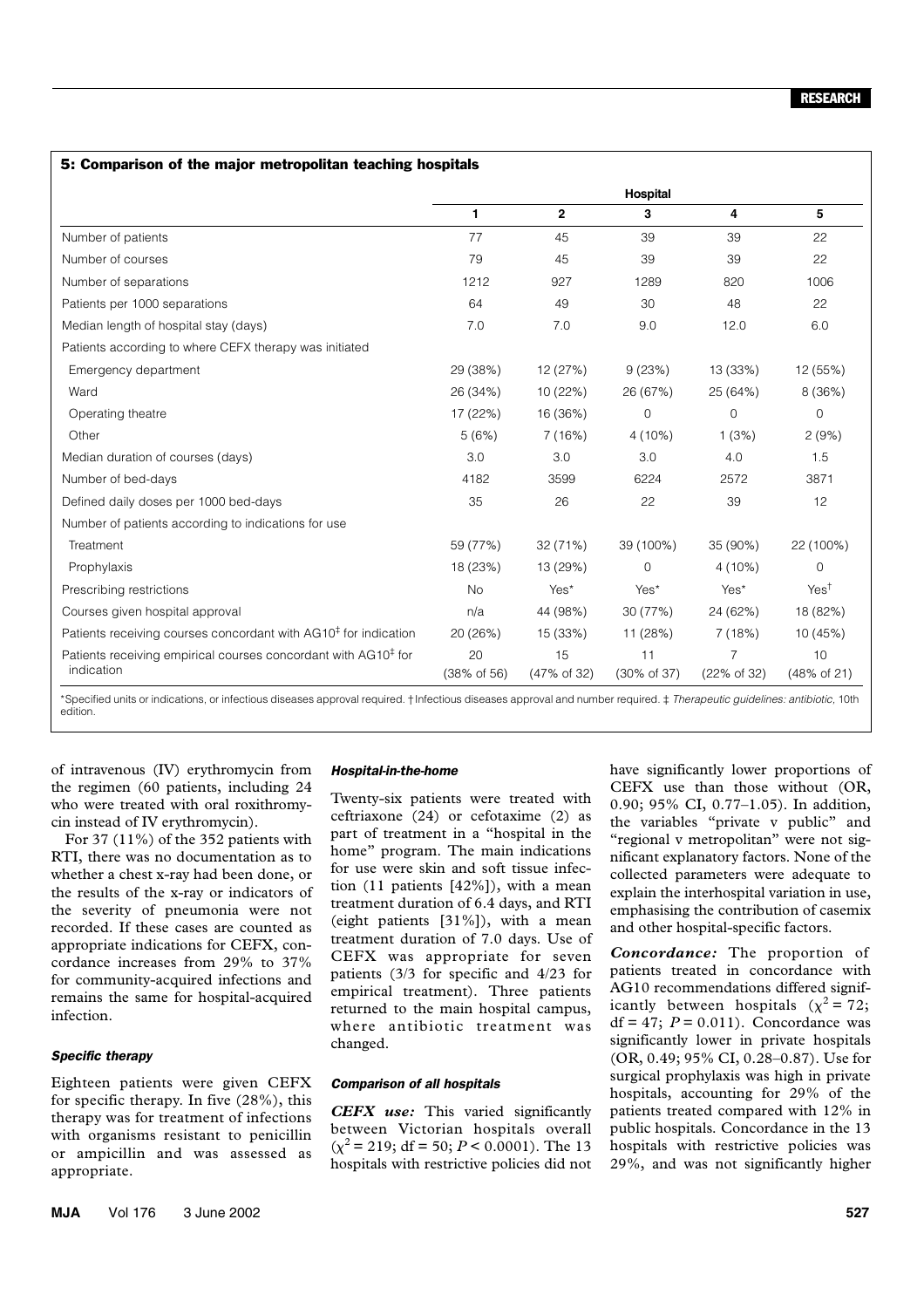#### RESEARCH

than in hospitals without restrictive policies (OR, 1.24; 95% CI, 0.88–1.76).

Three Victorian hospitals did not have any patients treated with CEFX and these hospitals were omitted from our dataset. The effect of the variable "metropolitan v regional" was not significant (OR, 1.3; 95% CI, 0.95–2.07), nor was there evidence of interaction. Examining residuals for the model suggested that one hospital should be omitted from the data, having none of 13 patients treated in concordance with recommendations. With this hospital removed, the single factor "private v public" adequately explained the variation in proportion of concordance across the 47 remaining hospitals (goodness-of-fit test,  $\chi^2$  = 48.0; df = 43;  $P = 0.28$ ). The OR for "private v public" was little changed by this omission (OR, 0.46; 95% CI, 0.26–0.82).

#### *Comparison of the five major teaching hospitals*

*CEFX use:* A comparison of the five major metropolitan teaching hospitals is shown in Box 5. Within these, CEFX use was significantly higher in the hospital without a restrictive policy (Hospital 1) (OR, 1.82; 95% CI, 1.37–2.42). However, this should be interpreted with caution, for several reasons. Firstly, the four hospitals with restrictive policies were significantly inhomogeneous  $(\chi^2 = 14.7; df = 3; P = 0.002)$ , so pooling them for the purpose of comparison may not be valid. Secondly, the data could be explained by division into two groups: "high" CEFX users (Hospitals 1, 2, and 4) and "low" CEFX users  $(\chi^2 = 4.85; df = 1; P = 0.18)$ . Adding "restrictive policy" to this model did not result in a significant improvement  $(\chi^2 = 3.28; df = 1; P = 0.07)$ . Further, Hospital 1 did not have significantly higher use of CEFX than the other "high"-use hospitals (OR, 1.34; 95% CI, 0.98–1.85). Thirdly, as only one of these hospitals did not have a restrictive policy (Hospital 1), higher use might have been the result of other factors specific to the hospital.

*Concordance:* Among the five major teaching hospitals, "hospital" was not a significant factor in predicting concordance  $(\chi^2 = 5.92; df = 4; P = 0.21)$ . In

particular, the hospital without a restrictive prescribing policy (Hospital 1) was not significantly different from those with restrictive policies (OR, 0.83; 95% CI, 0.45–1.55). Use for surgical prophylaxis was high in Hospitals 1 and 2 and low in Hospitals 3, 4 and 5.

#### **DISCUSSION**

We found extensive inappropriate use of CEFX in Victorian hospitals of all sizes. Our sample was large, representing 74% of all public hospital, but only 24% of all private hospital, inpatient separations in Victoria during the study period.

The rate of use varied significantly between hospitals, but this was not explained by whether hospitals were public, private, metropolitan, regional, or whether or not they had restrictive antibiotic policies. We compared use with recommendations in national antibiotic prescribing guidelines (AG10) and found that the indications for more than 70% of patients were not in concordance with the recommendations.

Potential limitations of our study are (i) the participating hospitals may not have been representative of all Victorian hospitals; (ii) a limited set of data and objective criteria was used to assess the indication for use and may not have accurately represented the reason for use and the condition of the patient in all cases; (iii) the study focused on the use of CEFX for all indications, but did not evaluate the use of other antibiotics for those indications; and (iv) use of CEFX was compared with prescribing guidelines, which cannot provide appropriate advice for all patients.

Empirical treatment of RTI accounted for about half of all patients given CEFX. An important finding for educators is that most courses in these patients (76%) were non-concordant with AG10 guidelines because basic criteria were not met, such as chest x-ray evidence of pneumonia. It is relevant to note that in the most recent (11th) edition of the *Therapeutic guidelines: antibiotic*, 8 the recommendation for use of CEFX in the treatment of severe community-acquired pneumonia has been further restricted to patients who are hypersensitive to penicillin. Fewer

courses would be considered concordant if compared with the more recent edition.

The second most frequent indication for CEFX was for surgical prophylaxis (15% of courses), despite not being recommended for surgical prophylaxis in AG10, and receiving limited mention, if any, in other authoritative guidelines.<sup>9,10</sup> However, surgical prophylaxis is a registered indication in product information for CEFX, and these drugs can be promoted by their manufacturers for this use. Such inconsistencies are clearly problematic.

We presented our results to a multihospital, multidisciplinary forum as well as to the participating hospitals.<sup>11</sup> Hospitals are responding to the findings individually, in ways such as removing CEFX from operating theatres and implementing interactive checklists on computer-based approval systems. The concerns are unanimous: continuing inappropriate use of CEFX will result in increasing antimicrobial resistance.

We believe a coordinated, sustained and iterative approach is needed to effectively monitor and improve hospital use of antibiotics. Drug audits like this one, which involve transcribing information from medical records, are laborious and time-consuming. The information systems in Victorian hospitals are inadequate, both in terms of tracking how patients are managed and in supporting clinicians in clinical decision making. Data on drug use are not linked to patients, indications or prescribers, let alone clinical outcomes. Clinical information is generally not available at the point of decision making. To achieve quality use of antibiotics, both data linkage and provision of clinical information are needed.

#### COMPETING INTERESTS

We have no competing interests, and the funding body (the Victorian Department of Human Services) was not involved in the design of the study, the collection, analysis or interpretation of data, the writing of the article, or the decision to submit the final manuscript for publication.

#### ACKNOWLEDGEMENTS

This project resulted from the collaborative work of the Victorian Drug Usage Evaluation Group, the Victorian Drug Usage Advisory Committee and the Standing Committee on Infection Control. It has been supported financially by the Victorian Department of Human Services and

**528 MJA** Vol 176 3 June 2002